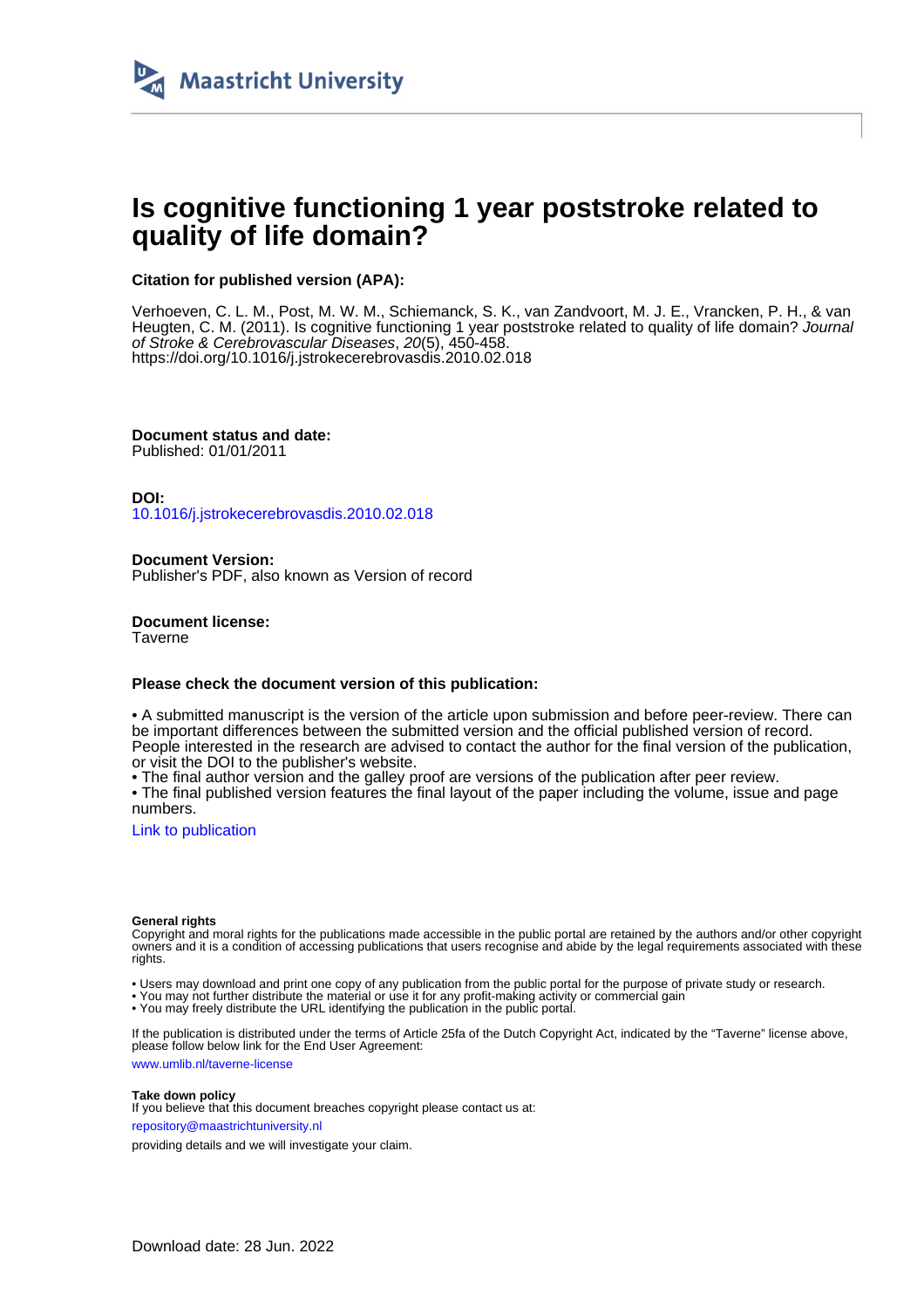# Is Cognitive Functioning 1 Year Poststroke Related to Quality of Life Domain?

Clara L. M. Verhoeven, MSc,\* Marcel W. M. Post, PhD,†‡ Sven K. Schiemanck, MD, PhD, †§ Martine J. E. van Zandvoort, PhD, [km] Peter H. Vrancken, MSc,\* and Caroline M. van Heugten, PhD,†‡\*\*

> Previous studies on the association between poststroke cognitive impairment and quality of life (QoL) have shown divergent results. In this study, we investigated the relationships between cognitive functioning and various QoL domains at 1 year poststroke. This was a cross-sectional study, examining 92 patients at 1 year poststroke. Cognitive functioning was measured with a neuropsychological test battery covering language, attention and psychomotor function, memory, visuoperception, and neglect. QoL domains were functional independence (Barthel Index), social participation (Frenchay Activities Index), depressive mood (Center for Epidemiological Studies Depression Scale), and life satisfaction (Life Satisfaction Questionnaire). Bivariate and multivariate relationships between cognitive and QoL variables were analyzed, the latter both with and without controlling for demographic variables and motor impairment. The prevalence of cognitive impairments varied between 19.3% (neglect) and 72% (attention and psychomotor function). Correlations between cognitive functioning and QoL were strongest for social participation (0.41-0.60,  $P <$ .01) and functional independence (0.13-0.58,  $P < .05$ ). The percentages of variance explained by the total cognition score were 19% for functional independence, 40% for participation, 8% for life satisfaction, and 5% for depression. Controlling for demographic factors and motor impairments resulted in negligible percentages of variance additionally explained by cognitive functioning. The percentages of explained variance were somewhat lower in the analyses with the separate cognitive domains and not significant for depression. Poor cognitive functioning was associated with reduced functional independence, social participation, depressive mood, and life satisfaction 1 year post; however, motor impairment was a stronger determinant of long-term QoL than cognitive functioning. Key Words: Cerebrovascular accident cognition disorder—quality of life—neuropsychological test. - 2011 by National Stroke Association

Quality of life (QoL) problems are experienced by many people who survive a stroke but are confronted with residual physical and cognitive impairments.<sup>[1,2](#page-8-0)</sup> Numerous studies have investigated associations between poststroke cognitive functioning and long-term QoL.<sup>[1,3-12](#page-8-0)</sup> These studies have yielded diverging results,

From the \*Department of Stroke Rehabilitation, †Center of Excellence in Rehabilitation Medicine, Rehabilitation Center De Hoogstraat, Utrecht, The Netherlands; ‡Rudolf Magnus Institute for Neuroscience, University Medical Center Utrecht, Utrecht, The Netherlands; <sup>§</sup>Department of Rehabilitation, Academic Medical Center, Amsterdam, The Netherlands; {Department of Experimental Psychology, Utrecht University, Utrecht, The Netherlands; kDepartment of Neurology, University Medical Centre, Utrecht, The Netherlands; and \*\*School for Mental Health and Neuroscience, Maastricht University, Maastricht, The Netherlands.

Received October 2, 2009; accepted February 5, 2010.

The authors have no conflict of interest statement.

Address correspondence to Clara L. M. Verhoeven, MSc, Rehabili-

tation Center De Hoogstraat, Rembrandtkade 10, 3583 TM Utrecht, The Netherlands. E-mail: [k.verhoeven@dehoogstraat.nl.](mailto:k.verhoeven@dehoogstraat.nl)

<sup>1052-3057/\$ -</sup> see front matter

<sup>-</sup> 2011 by National Stroke Association

doi:10.1016/j.jstrokecerebrovasdis.2010.02.018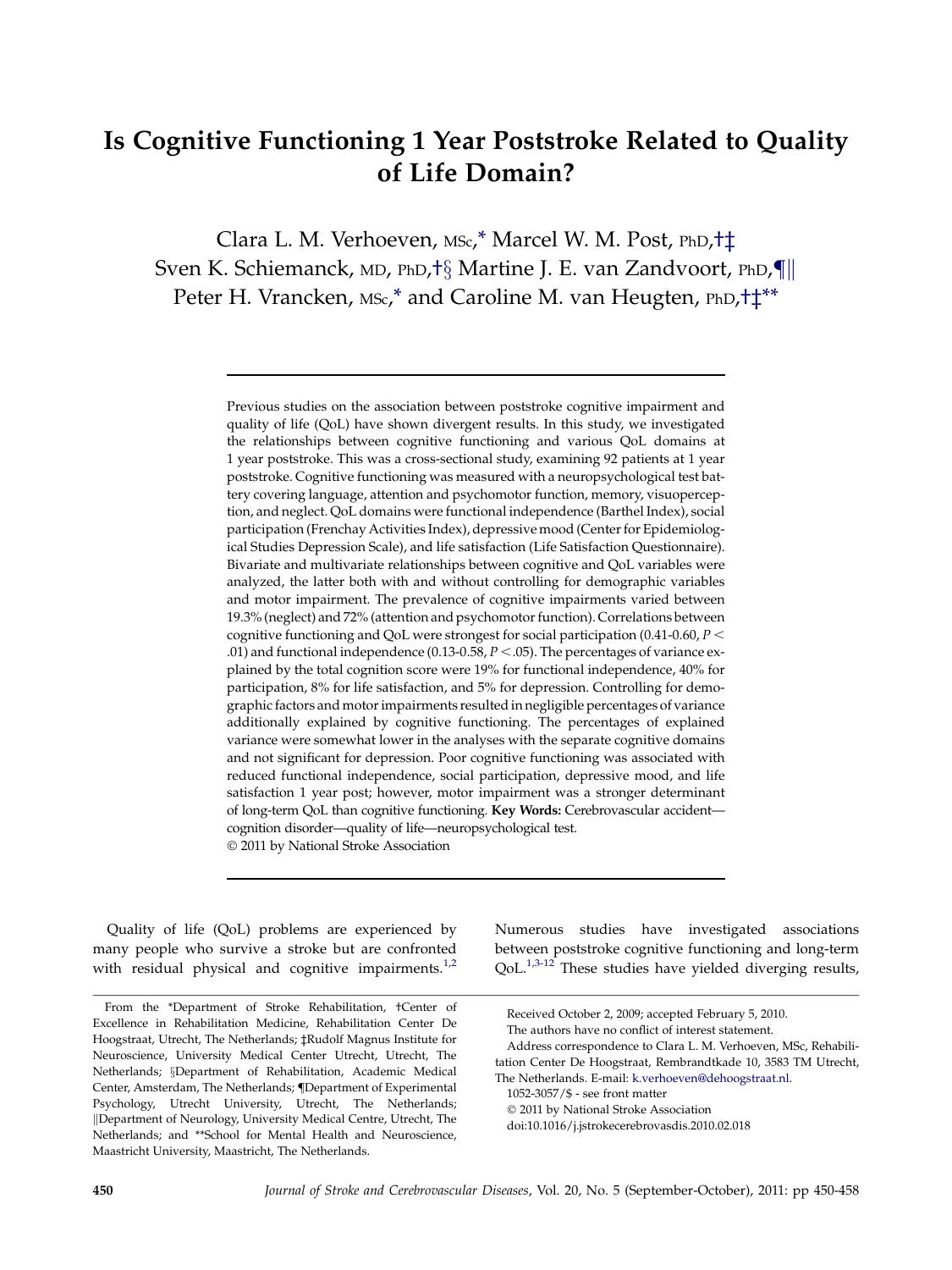however; most revealed significant relationships between poor cognitive functioning and QoL, but others did not.[5,12,13](#page-8-0) Several studies using comprehensive neuropsychological test batteries found that only some of the cognitive functions tested were related to QoL.<sup>[4,9,12,14](#page-8-0)</sup> Some studies found bivariate relationships only, without adjusting for the influence of demographic factors and physical impairments on QoL, whereas studies using multivariate analyses found that some of the significant bivariate relationships were no longer significant in regression analyses.[4,7,9,12,14](#page-8-0)

Another problem is that the previous studies are difficult to compare, because they used different cognitive assessment strategies. The assessment of cognitive impairment ranged from scoring the presence of dementia<sup>1</sup> to the use of general screening measures like the Mini Mental State Examination (MMSE), $3,7$  the use of a screening battery designed to measure several cognitive domains,<sup>[8](#page-8-0)</sup> and the use of comprehensive neuropsychological test batteries covering various cognitive domains.<sup>[4,6,9,12,14](#page-8-0)</sup>

Studies also have used many different outcomes, which is not surprising given that QoL is a complex and multidimensional concept that covers both objective and subjective aspects of physical, mental, and social health and well being.[15](#page-8-0) QoL domains investigated include physical independence,<sup>[9,12](#page-8-0)</sup> independent living,<sup>[10](#page-8-0)</sup> partici-pation,<sup>[9,11](#page-8-0)</sup> depression,<sup>[6,13,16,17](#page-8-0)</sup> health status or health-related QoL,<sup>[1,4,5,9,12](#page-8-0)</sup> overall QoL,<sup>7</sup> life satisfaction,<sup>[8,11](#page-8-0)</sup> and utility scores[.3](#page-8-0) Because QoL is a multidimensional concept, selecting and measuring a number of key QoL domains might improve our understanding of the relationships between cognitive function and QoL by revealing differential relationships between various cognitive functions and various QoL domains.

Consequently, we conducted this study to investigate relationships between cognitive functioning and various QoL domains at 1 year poststroke, and also to examine the strengths of these relationships with and without adjustment for the influence of demographic factors and motor impairment.

Our research questions were as follows:

- 1. Is cognitive functioning bivariately related to different domains of QoL at 1 year poststroke?
- 2. Is cognitive functioning independently related to QoL domains after adjustment for the influence of demographic characteristics and motor impairments?

## Patients and Methods

#### Subjects and Procedures

Patients consecutively admitted to the acute stroke units of 6 hospitals in The Netherlands were asked to participate. After informed consent was obtained, magnetic resonance imaging (MRI) was performed a mean of 11 days (standard deviation [SD]  $\pm$  3.5) after the stroke. All neurologic examinations were done by a neurologist. Other measures of functional status in the acute phase were collected by a trained research assistant at around day 5 after admission to the stroke unit. Whether to include or exclude a subject was determined during the acute phase. Subjects included had a nonlacunar firstever stroke of the anterior cerebral artery (ACA), medial cerebral artery (MCA), or posterior cerebral artery (PCA), were aged 18-85 years, were in a stable neurologic condition 1 week poststroke, and had a premorbid Barthel Index (BI)  $\geq 18.18$  $\geq 18.18$  $\geq 18.18$  Excluded were subjects with an infratentorial lesion, multiple infarctions, a borderzone infarction, or a lacunar infarction visible on the MRI scan after 1 week, as well as those with prestroke cognitive limitations.<sup>[19](#page-8-0)</sup>

Each subject included in the study was examined at home at 1 year poststroke. Cognitive functioning was assessed by a neuropsychologist. If the subject exhibited aphasia, neglect, or other severe cognitive impairment, the neuropsychologist determined which test could be reliably administered and interrupted administration if necessary. In addition, a trained test assistant assessed the subject's functional status and administered the questionnaires. A healthy and relevant control group was included to ensure that normative data were obtained for the cognitive tests.<sup>[9](#page-8-0)</sup> The Medical Ethics Committees of all participating hospitals approved the research protocol.

Motor impairment was measured with the Motricity Index (MI).<sup>[20](#page-8-0)</sup> MI scores range from 0 (complete paralysis) to 100 (normal motor functioning) and are calculated by adding the weighted scores for the 3 movements of each upper and lower limb and a total score for normal functioning. The choice of relevant QoL domains, functional independence, participation, depressive mood, and life satisfaction was based on the model of Post and Noreau.<sup>[15](#page-8-0)</sup> Functional independence was assessed with the BI, a 10-item measure including self-care, mobility, and continence, with a total score between 0 (completely depen-dent) and 20 (independent).<sup>[18](#page-8-0)</sup> Level of participation was measured with the Frenchay Activities Index (FAI), a 15 item measure covering household activities and outdoor activities, with a total score between 0 (no participation) and  $45$  (high participation). $^{21}$  $^{21}$  $^{21}$ 

Depressive mood was assessed with the Center for Epidemiological Studies Depression Scale (CES-D), a selfreport measure of depressive symptoms with 20 items and a total score between 0 (no depressive symptoms) and 60 (high level of depressive symptoms).<sup>22</sup> The CES-D is a valid screening instrument for depression, and its cutoff point of 16 has demonstrated good sensitivity (86%) and specificity (90%) in stroke patients.<sup>23,24</sup>

Life satisfaction was assessed with the Life Satisfaction Questionnaire (LiSat-9), which rates the degree of satisfaction with life as a whole and with 8 life domains, including self-care ability, leisure activities, and family life. The total score is the mean of the item scores and ranges from 1 (very unsatisfied) to 6 (very satisfied). $^{25}$  $^{25}$  $^{25}$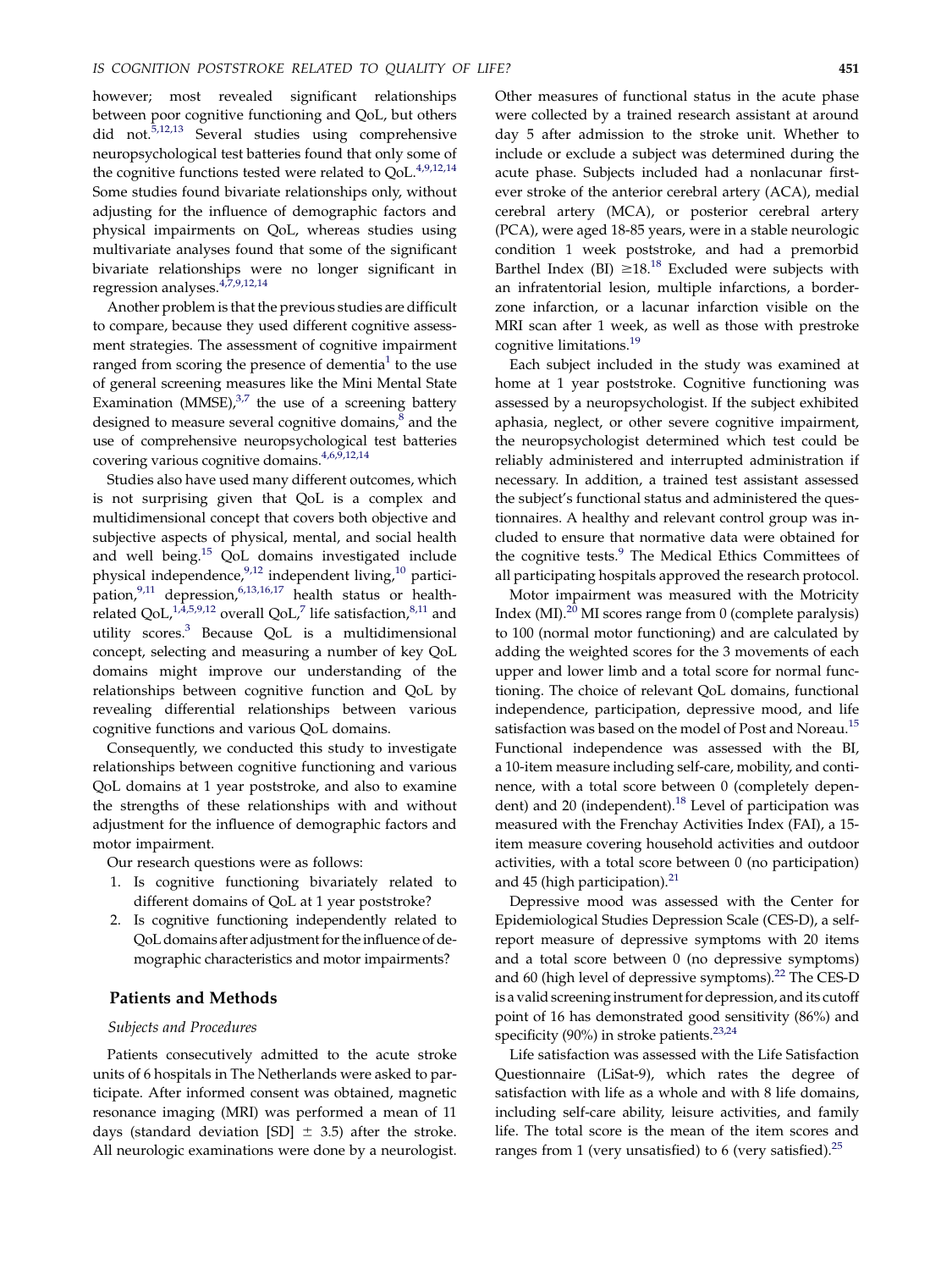The selection of relevant cognitive domains (ie, language, attention and psychomotor function, memory, visuoperception and neglect) was based on earlier studies.<sup>[12](#page-8-0)</sup> For the language domain, the Token Test (short  $form)^{26}$  $form)^{26}$  $form)^{26}$  was used to measure language comprehension, and the Boston Naming Test (short form) $27$  provided information about language production, particularly naming ability.

For attention and psychomotor function, parts A and B of the Trail-Making Test (TMT-A and TMT-B)<sup>[28](#page-8-0)</sup> were used to measure psychomotor speed and attention. Several participants were able to complete the TMT-A, but not the TMT-B. Because the TMT-B measures a more complex aspect of attention than the TMT-A, failing on the TMT-B after completing the TMT-A can likely be attributed to impaired attention rather than any other cognitive impairment. For that reason, a subject who was able to complete part A but not part B was assigned the maximum score of 300 seconds on the TMT-B.

The Rey Auditory-Verbal Learning Test<sup>29</sup> was used to measure immediate and delayed recall and delayed recognition. Visual memory was assessed with the Doors test.<sup>[30](#page-8-0)</sup> In this subtest of the Baddeley Doors and People Test, 12 target items (ie, a photograph of a door) are presented consecutively for 3 seconds and given a label. After the presentation, the subject is asked to recognize the correct target from 12 cards consisting of the target item and 3 distracters (photographs of other doors). These cards are presented in a different order than the first presentation of the target items. A mark is given for each correct response, yielding a maximum score of 12.

For visuoperception, the Benton Facial Recognition Test  $(BFRT)^{31}$  $(BFRT)^{31}$  $(BFRT)^{31}$  was used to evaluate the ability to perceive and match faces. Visuospatial perception was assessed with the Judgment of Line Orientation Test  $(JLO).$ <sup>[31](#page-8-0)</sup>

A letter cancellation task was used to detect neglect. $32$ This task consists of a page with 465 randomly placed letters of normal reading size, 40 of which are the target items (the "O"). The subject is instructed to cross out the target items. The number and location of omissions demonstrates the presence or absence of neglect.

#### Analyses

The single-sample Kolmogorov-Smirnov test was used to examine the score distributions of the dependent variables. Because the BI score demonstrated a strong ceiling effect ( $P < .001$ ) that could not be corrected by score transformation, the BI was dichotomized using the median score of 17 as the cutoff. Individuals with a BI score  $>17$ generally require minimal or no assistance with daily activities.[33](#page-8-0) The score distributions of the FAI, CES-D, and LiSat-9 did not deviate significantly from the normal distribution and thus were not dichotomized, to prevent unnecessary loss of information.

Raw test scores of the cognitive tests were transformed to z-scores using the means and SDs of the control group. The scores of the Boston Naming Test were first corrected for age and education according to norms available for the Dutch population.[34](#page-8-0) No control group data were available for the Doors Test, so the z-scores were based on the norm data described in the manual (mean,  $10 \pm 3$ ). The scores of the TMT-A, TMT-B, and the letter cancellation task were multiplied by -1, so that higher scores on all neuropsychological tests indicate better cognitive functioning. Subsequently, z-scores of tests belonging to the same cognitive domain were averaged to obtain scores for the cognitive domains of language, attention and psychomotor function, memory and visuoperception. Impairment in these cognitive domains was defined as a score that differed from the mean score of the control group at a .05 level of significance ( $z < -1.65$ ).<sup>9</sup> For neglect, comparing scores to those of a control group was not possible; thus, neglect was considered to be present if  $>4$  items were omitted on the left or right side of the letter cancellation task. A total cognition score was calculated by averaging the z-scores of the cognitive domains. For neglect, a z-score of  $-1.65$  was used when there were  $>4$  omissions, to allow incorporation of all cognitive domains.

Bivariate relationships between cognition, demographic data, MI, and the QoL variables were analyzed using Pearson correlation coefficients for the FAI, CES-D, and LiSat-9 and Somers' D for the BI.

Linear regression analyses were applied to analyze possible determinants of the FAI, CES-D, and LiSat-9. Logistic regression analysis was applied to analyze possible determinants of the BI. In the first step, only the total cognition score was entered in each analysis. In the second step, the variables age, sex, and education were entered, and in the third and final step, MI was entered. After each step, the percentage of variance explained by the variables remaining in the final model was computed. This procedure was repeated with the separate cognitive domains entered into the analyses instead of the total cognition score. All statistical analyses were performed using SPSS version 15.0 (SPSS Inc, Chicago, IL).

#### Results

Of the 111 subjects included in the study, 19 (21.1%) dropped out before the 1-year follow-up; 9 died, 4 had another stroke incident, 2 developed a serious comorbidity that affected functioning, and 4 decline to participate. This left 92 subjects (45 men and 47 women) available for analysis. Half of the subjects (52.7%) had a left hemispheric stroke, as determined by lesion localization on MRI, and 21.6% had a hemorrhagic component. In 61.1% of the subjects the lesion location was primarily cortical. More than one-third (35.2%) of the subjects had cerebral hyperintensities indicating additional white matter lesions. In the second week after stroke, the mean BI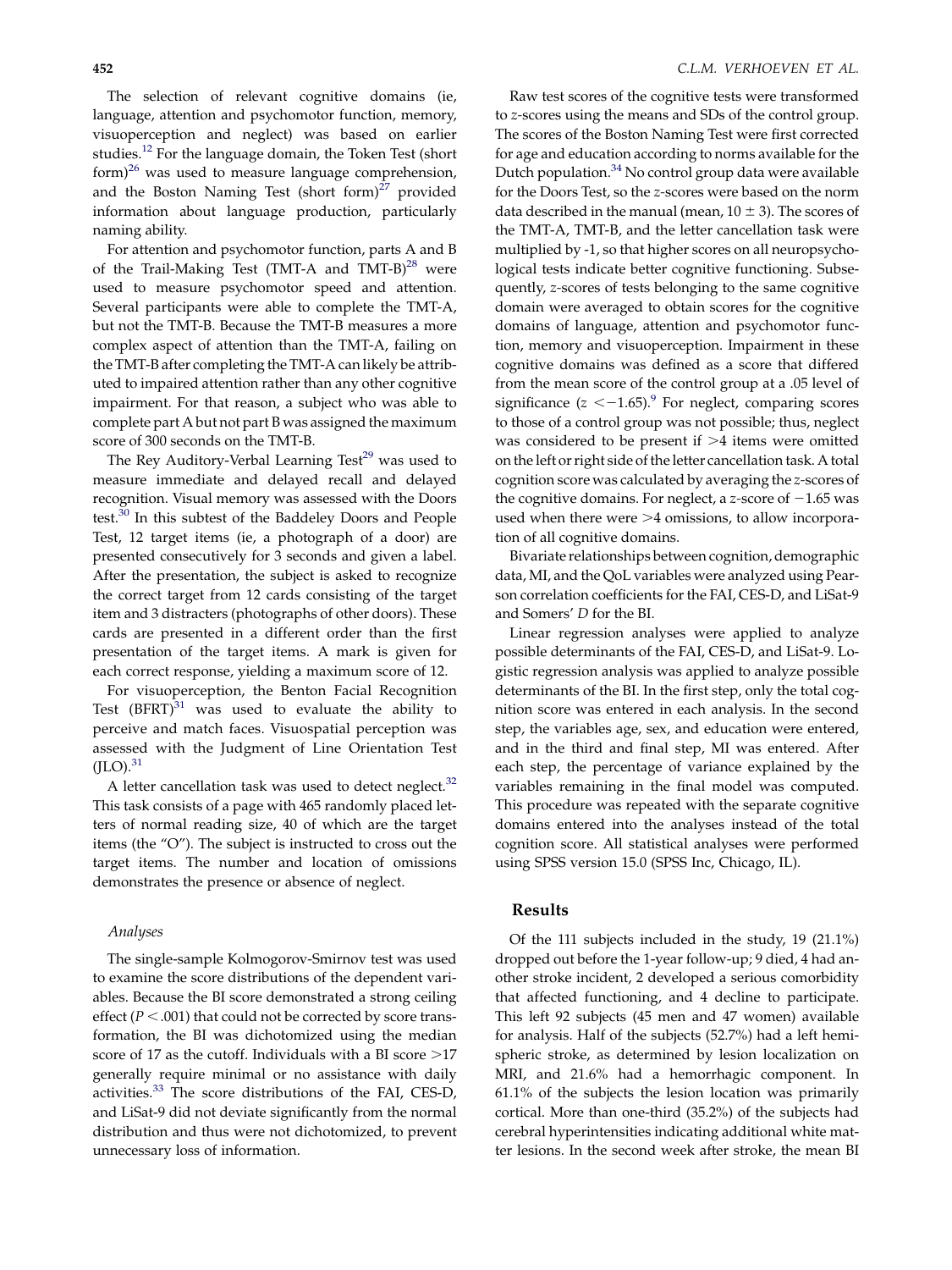score of this group was  $9.8 \pm 6.7$ , the mean National Institutes of Health Stroke Scale score was  $10.7 \pm 5.7$ , and the mean MMSE score was  $25.4 \pm 4.3$ .

Subjects were examined at a mean time of  $377 \pm 21$  days poststroke. At follow-up, mean age was  $63.7 \pm 14.4$  years. Fifty-three subjects (58%) had a low or intermediate level of education. Of all subjects, 22.8% lived in an institution with 24-hour professional care (ie, nursing home). The mean BI score at 1 year poststroke was  $16.3 \pm 5.3$ , and 62% of the subjects were functionally independent (BI  $>$ 17). The mean MI score was 71.4  $\pm$  33.9, mean FAI score was  $17.5 \pm 11.6$ , mean CES-D score was  $17.4 \pm 9.2$ , and mean LiSat-9 score was  $4.2 \pm 0.9$ . The correlations between the outcome measures ranged from moderate (ie, CES-D– BI, -0.32,  $P < .01$ ; CES-D–FAI, -0.26,  $P < .05$ ) to strong (ie, CES-D–LiSat-9, -0.68,  $P < 01$ ; FAI–BI, 0.66,  $P < .01$ ). The correlations between education and the cognitive domains varied from low (ie, education–neglect,  $-0.14$ ,  $P < .01$ ) to moderate (ie, education–visuoperception, 0.43,  $P < .01$ ). Correlations between motor functioning (based on the MI) and cognitive functioning ranged from 0.22 ( $P < .05$ ) for language up to 0.50 for neglect ( $P < .01$ ).

A group of 77 healthy controls (60% female) was available for analysis. The mean age of the healthy control group was  $62.3 \pm 16.8$  years, and the mean level of education was  $4.5 \pm 2.4$  on a scale of 1-7 (low, 1-2; intermediate, 3-5; high, 6-7).

## Cognitive Functioning

Table 1 presents the raw scores on the neuropsychological tests for the subjects, along with the scores of the healthy controls. Using a cutoff of 24, the MMSE scores show that 16.5% of the subjects had impaired performance. The percentage of impaired performance in the cognitive domains varied between 19.3% (neglect) and 72% (attention and psychomotor function). Almost half of the participants (42.7%) were impaired on the total cognition score [\(Table 2\)](#page-5-0).

### Bivariate Relationships

[Table 3](#page-5-0) presents the associations between QoL domains and demographic variables, MI, and cognitive domains. The total cognition score correlated significantly with all QoL domains, most strongly with the FAI (0.63;  $P < .01$ ). All cognitive domain scores were significantly associated with FAI and BI scores. Attention and psychomotor function, visuoperception, and neglect were significantly associated with the LiSat-9, and language and visuoperception were significantly associated with the CES-D. Visuoperception was correlated with all QoL domains. Language, attention and psychomotor function and neglect were correlated to 3 domains, and memory was correlated to 2 domains.

#### Multivariate Relationships

[Table 4](#page-6-0) gives the results of the regression analyses for the BI, FAI, CES-D, and LiSat-9 scores. The total cognition score alone explained 19.1% of the variance in the BI (step 1). Demographic variables and MI were significant determinants of the BI score; in the final model, the MI score and age together explained 67.6% of the variance (step 3).

Table 1. Descriptive data concerning the participants and the healthy controls: Number of subjects, mean, and SD for each neuropsychological test

|                                    |             | Participants |      |             | Controls  |           |  |  |
|------------------------------------|-------------|--------------|------|-------------|-----------|-----------|--|--|
| Test                               | $\mathbf n$ | Mean         | SD.  | $\mathbf n$ | Mean      | <b>SD</b> |  |  |
| Language                           |             |              |      |             |           |           |  |  |
| Token test                         | 79          | 13.4         | 5.3  | 77          | 18.4      | 2.9       |  |  |
| <b>Boston Naming Test</b>          | 85          | 145.5        | 29.7 | 77          | 80.5      | 10.5      |  |  |
| Attention and psychomotor function |             |              |      |             |           |           |  |  |
| TMT-A                              | 82          | 75.7         | 49.3 | 77          | 32.9      | 13.2      |  |  |
| TMT-B                              | 82          | 146.4        | 80.6 | 77          | 51.5      | 25.4      |  |  |
| Memory                             |             |              |      |             |           |           |  |  |
| RAVLT immediate recall             | 79          | 29.6         | 12.6 | 77          | 42.9      | 12.6      |  |  |
| RAVLT delayed recall               | 79          | 5.5          | 3.4  | 76          | 8.7       | 3.2       |  |  |
| RAVLT recognition                  | 80          | 28.6         | 3.8  | 77          | 28.6      | 2.2       |  |  |
| Doors test                         | 88          | 8.1          | 3.5  | <b>NA</b>   | <b>NA</b> | <b>NA</b> |  |  |
| Visual perception                  |             |              |      |             |           |           |  |  |
| <b>BFRT</b>                        | 86          | 41.2         | 6.0  | 77          | 45.9      | 5.8       |  |  |
| JLO                                | 84          | 10.3         | 3.5  | 76          | 11.9      | 2.6       |  |  |
| Neglect                            |             |              |      |             |           |           |  |  |
| Letter Cancellation test           | 88          | 4.4          | 8.6  | <b>NA</b>   | NA        | <b>NA</b> |  |  |

All scores presented are the number of correct answers, except for TMT-A and TMT-B (time in seconds) and for Neglect (number of omissions). The Doors test and Letter Cancellation Test were not administered to the control group.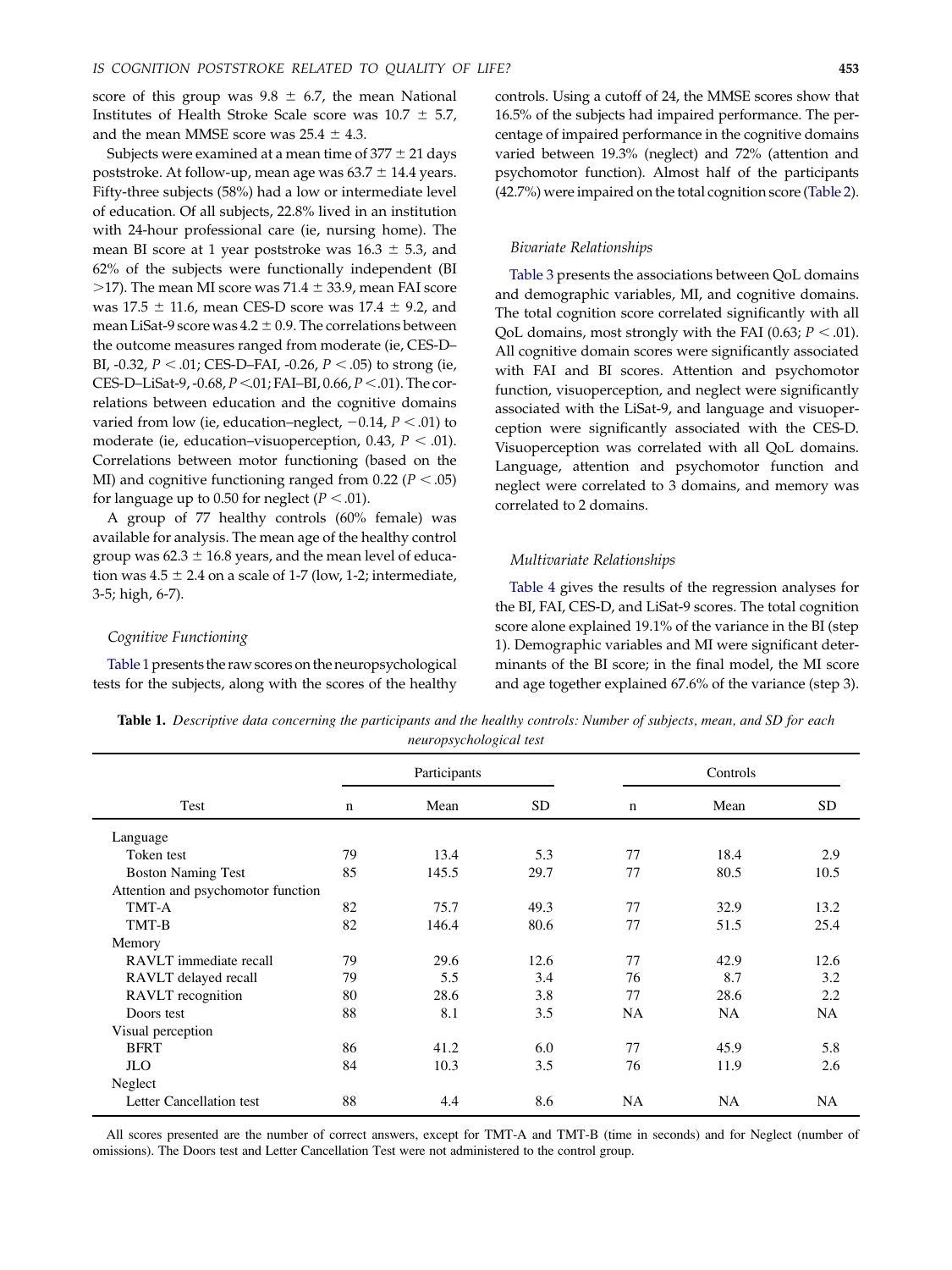| Cognitive domain                   | n  | Mean    | SD   | % impairment |
|------------------------------------|----|---------|------|--------------|
| Language                           | 83 | $-1.70$ | 2.02 | 41           |
| Attention and psychomotor function | 82 | $-4.27$ | 3.49 | 72           |
| Memory                             | 88 | $-0.87$ | 0.88 | 21.6         |
| Visuoperception                    | 88 | $-0.75$ | 1.06 | 23.9         |
| Neglect                            | 88 |         |      | 19.3         |
| Total cognition                    | 89 | $-1.57$ | 1.22 | 42.7         |

<span id="page-5-0"></span>Table 2. Number of participants, mean, SD, and percentage impairment per cognitive domain and for the total cognition score

Percent impairment based on cutoff point of  $z$  score  $\leq -1.65$  (Language, Attention and psychomotor function, Visuoperception, and Memory), number of omissions (Neglect).

The total cognition score alone explained 40% of the variance in the FAI (step 1). After inclusion of all variables, total cognition, age, sex, education, and MI together explained 66.6% of the variance. For the LiSat-9 score, 9.3% of the variance was explained by total cognition (step 1). After inclusion of all variables, total cognition and MI together explained 23.3% of the variance in the LiSat-9. For the CES-D, total cognition alone explained 5.9% of the variance, and total cognition, sex, and education together explained 15.3% of the variance.

[Table 5](#page-7-0) presents the results of the regression analyses for the BI, FAI, and LiSat-9 scores and the separate cognitive domains. A regression analysis performed to predict the CES-D demonstrated no significant relationships and thus was not included in the table. Cognitive domains alone explained 21.3% of the variance in BI (step 1). Demographic variables and MI were significant determinants of the BI score; in the final model, MI score and age together explained 61.6% of the variance (step 3).

The cognitive domains alone explained 47.5% of the variance in the FAI (step 1). After inclusion of all variables, attention and psychomotor function, sex, education, and MI together explained 61.9% of the variance ( $P < .001$ ). For the LiSat-9 score, 7.8% of the variance was explained by the cognitive domains alone (step 1). After inclusion of all variables, neglect ( $P = .077$ ) and MI ( $P = .054$ ) together explained 12.3% of the variance in the LiSat-9 ( $P < .01$ ).

## Discussion

Our findings show that impaired cognitive functioning is related to decreased QoL at 1 year poststroke, that this relationship is strongest for social participation and weakest for depressive mood, and that the predictive value (ie, amount of explained variance) of cognitive functioning diminishes after adjusting for demographic characteristics and motor impairment. These results suggest directions for further research on the important and complex issue of the association between cognitive impairment and QoL after stroke.

#### Cognitive Impairment and QoL

Here 79% of the subjects had an impairment in one or more cognitive domains. This percentage was similar to the 78% found in another study in a group with similar levels of physical disability.<sup>[10](#page-8-0)</sup> Nys et al<sup>[17](#page-8-0)</sup> found a lower

Table 3. Bivariate analyses of the cognitive domains, total cognition score, demographic variables and motor impairments, and dependent variables

|                                                 | BI        | FAI       | <b>CES-D</b> | LiSat-9  |
|-------------------------------------------------|-----------|-----------|--------------|----------|
| Language                                        | $0.13*$   | $0.41**$  | $-0.23*$     | 0.20     |
| Attention and psychomotor function <sup>†</sup> | $0.17**$  | $0.60**$  | $-0.21$      | $0.28*$  |
| Memory                                          | $0.17**$  | $0.56**$  | $-0.12$      | 0.21     |
| Visuoperception                                 | $0.22**$  | $0.57**$  | $-0.32**$    | $0.28**$ |
| Neglect                                         | $0.58**$  | $0.52**$  | 0.17         | $0.35**$ |
| Total cognition                                 | $0.21**$  | $0.63**$  | $-0.24*$     | $0.31**$ |
| Age                                             | $-0.18**$ | $-0.36**$ | 0.15         | 0.04     |
| <b>Sex</b>                                      | $-0.19$   | $-0.09$   | $0.27*$      | $-0.07$  |
| Education                                       | $0.24**$  | $0.44**$  | $-0.11$      | 0.11     |
| Motor functioning                               | $0.42**$  | $0.65**$  | $-0.14$      | $0.40**$ |

BI dichotomized: High score means good functional status; associations were tested with Somers' D.

 $*P < .05.$ 

 $*$  $P < .01$ .

The z-scores for attention and psychomotor function and neglect were multiplied by -1 to create the same direction for all correlations.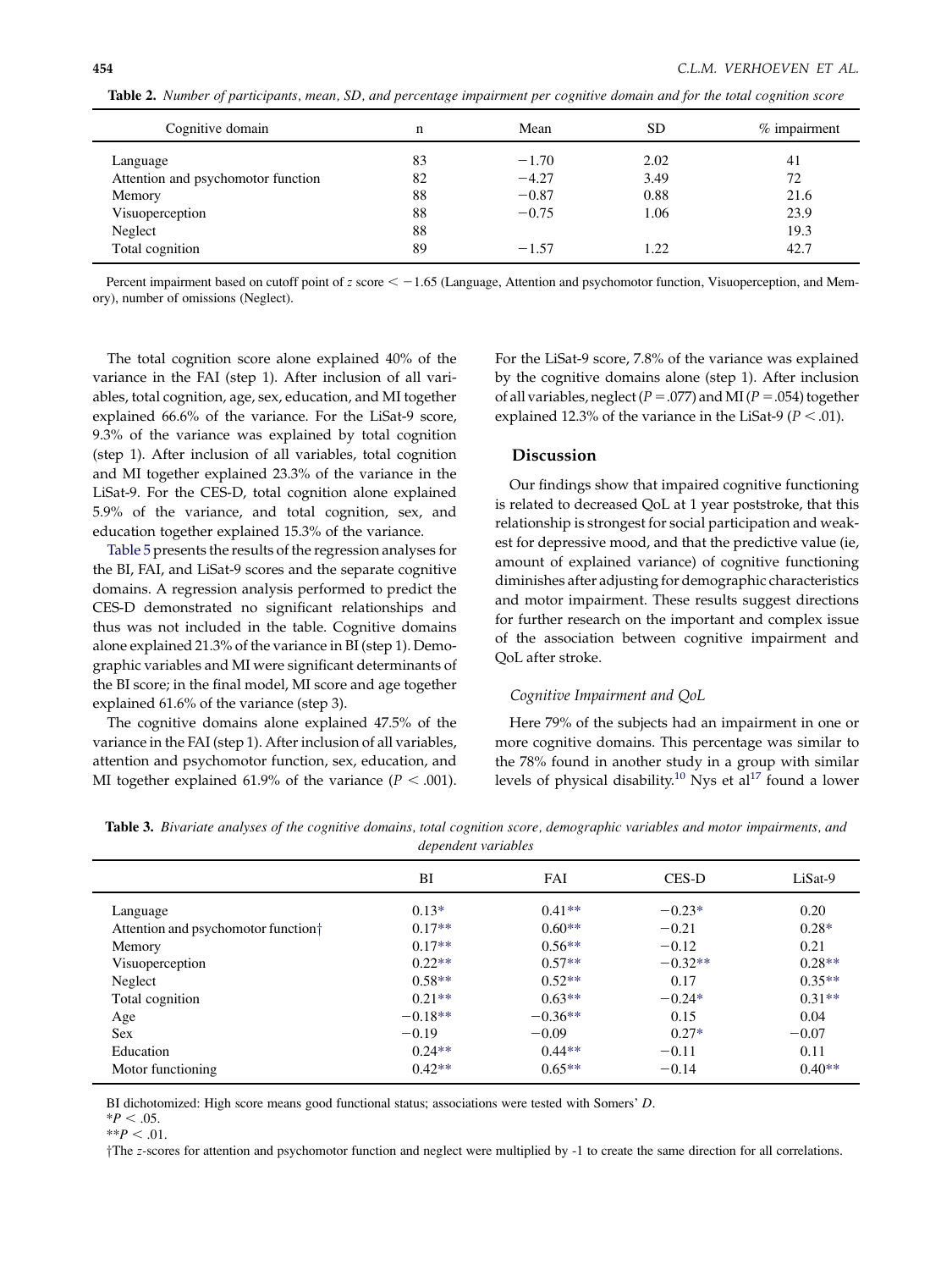<span id="page-6-0"></span>

|                                                                                                                                                                                          |          |                 |          |                          | and motor impairments) |           |                          |                          |          |          |           |          |
|------------------------------------------------------------------------------------------------------------------------------------------------------------------------------------------|----------|-----------------|----------|--------------------------|------------------------|-----------|--------------------------|--------------------------|----------|----------|-----------|----------|
|                                                                                                                                                                                          |          | BI (odds ratio) |          |                          | FAI (beta)             |           |                          | LiSat-9 (beta)           |          |          | $CES-D$   |          |
|                                                                                                                                                                                          |          |                 |          |                          |                        |           |                          |                          |          |          |           |          |
| Total cognition                                                                                                                                                                          | $2.03**$ | $2.03*$         |          | $0.64***$                | $0.54**$               | $0.31***$ | $0.31***$                | $0.39**$                 | $0.25*$  | $-0.24*$ | $-0.33**$ | $-0.33*$ |
| Age                                                                                                                                                                                      |          |                 | $0.90**$ |                          |                        | $-0.15*$  |                          |                          |          |          |           |          |
| Sex                                                                                                                                                                                      |          |                 |          | $\overline{\phantom{a}}$ | 0.16                   | $0.20**$  | $\overline{\phantom{a}}$ | $0.23*$                  |          |          | $0.27*$   | $0.27*$  |
| Education                                                                                                                                                                                | I        |                 |          | $\overline{\phantom{a}}$ | $0.20*$                | $0.18\,*$ | I                        |                          |          |          | 0.20      | 0.20     |
| Motor functioning                                                                                                                                                                        | I        |                 | $1.08**$ | I                        | ┃                      | $0.49**$  |                          | $\overline{\phantom{a}}$ | $0.34**$ |          |           |          |
| Nagelkerke (BI)/R <sup>2</sup> (FAI, LiSat-9,<br>CES-D)                                                                                                                                  | 19.1     | 19.1            | 67.6     | $\frac{1}{4}$            | 45.6                   | 66.6      | 9.3                      | 13.7                     | 23.3     | 5.9      | 15.3      | 15.3     |
| BI dichotomized: High score means not impaired and low score means impaired in functional dependence. Neglect dichotomized: High score means no neglect present; low score means neglect |          |                 |          |                          |                        |           |                          |                          |          |          |           |          |

present

—, Not entered in the analysis.

-, Not entered in the analysis.

\*P  $\lesssim$ \*\* P .<br>⊽<br>∨ prevalence of cognitive impairments (31%) at 6 months after stroke; however, their study did not assess attention and psychomotor function, and 72% of our respondents showed impairments in this domain. This percentage is high compared with that reported by van Zandvoort et  $al<sub>1</sub><sup>12</sup>$  $al<sub>1</sub><sup>12</sup>$  $al<sub>1</sub><sup>12</sup>$  however, we included the more difficult TMT-B, because this test was found to predict QoL in a previous study. $4$  In addition, we imputed the worst possible score (z-score, 9.78) on the TMT-B if participants were able to complete part A only, thereby providing a more realistic estimate of the prevalence and seriousness of attention and psychomotor problems in our sample.

We found significant bivariate associations between all cognitive domains and functional independence. Regression analyses demonstrated that memory and neglect remained determinants of functional status after inclusion of demographic characteristics, but that none of the cognitive domains was an independent determinant of functional independence after inclusion of demographic characteristics and motor functioning. One previous study also found 6 out of 7 cognitive domains to be bivariately significant; however, their regression analysis identified only visual memory and neglect as independent determinants of functional independence, and did not include a score for motor impairments.<sup>[9](#page-8-0)</sup>

In the present study, all cognitive domains showed a significant bivariate association with social participation. The first regression analysis, including only the cognition variables, identified attention and psychomotor function, memory, and visuoperception as significant cognitive determinants. After adding the demographic variables and motor functioning to the analysis, only attention and psychomotor function remained a significant determinant of social participation. Other studies reported similar findings; most cognitive domains measured showed significant bivariate correlations with participation, but regression analyses with adjustment for motor impairments yielded a significant relationship for only one domain or for no domains.<sup>[9,11](#page-8-0)</sup>

Although the domains of visuoperception and language were significantly related to depressive mood, the regression analysis with the total cognition score explained only a small percentage of the variance. The analyses with the separate cognitive domains yielded no significant results. The literature contains conflicting results; whereas several studies reported a relationship between cognitive impairment and depression,<sup>6,16,17,35</sup> others did not.<sup>13,36</sup> Only one study included a regression analysis of relationships between cognitive functioning and depressive mood.<sup>17</sup> Neglect was a significant determinant of depressive mood, but again these relationships were not adjusted for motor functioning.

In the present study, several cognitive domains were related to life satisfaction. In the first 2 steps of the regression analysis, however, only neglect was a significant determinant. After adjustment for motor functioning,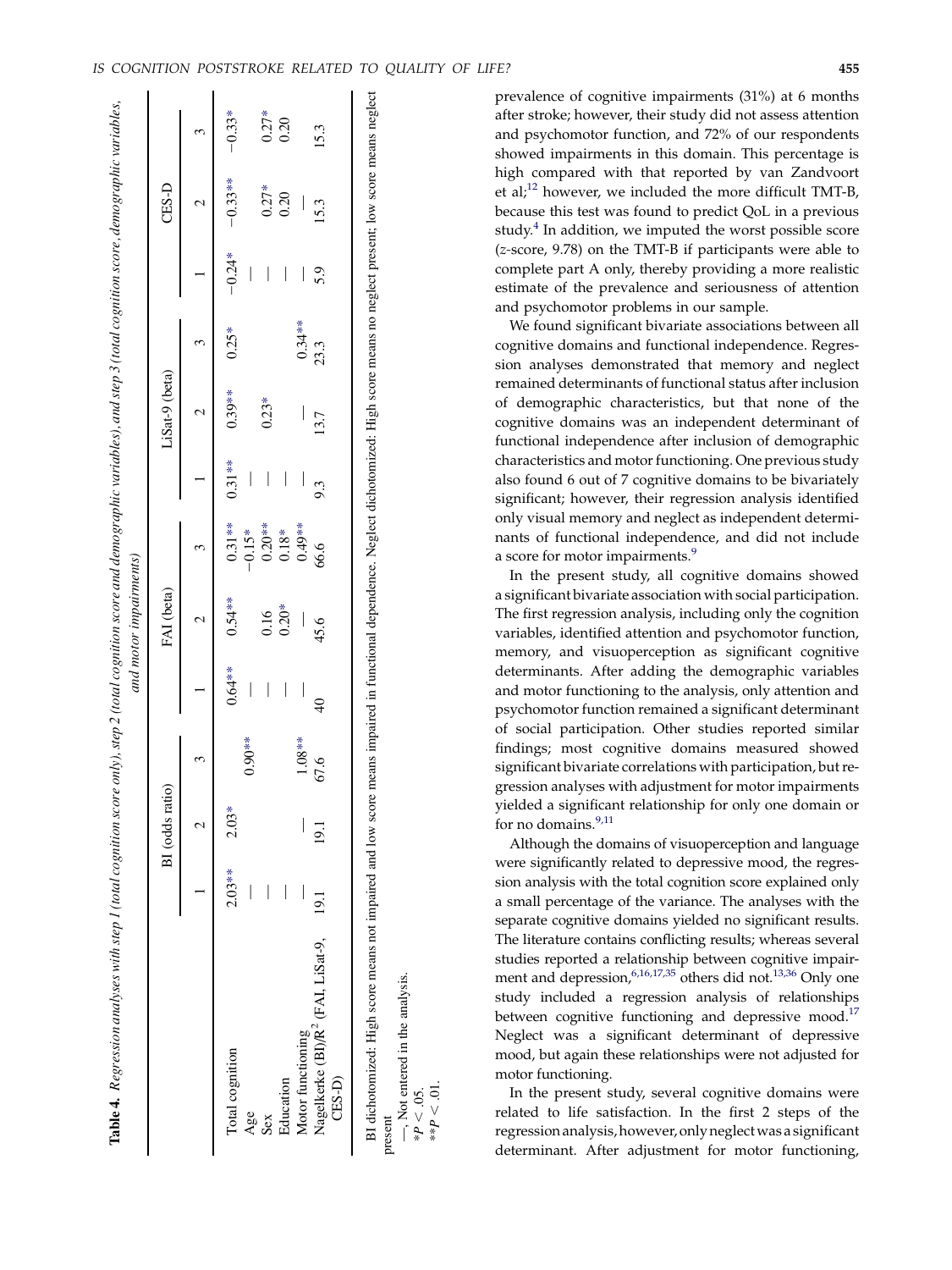|                                             |         | BI (odds ratio) |          | FAI (beta) |         |          | $LiSat-9$ (beta)         |         |      |
|---------------------------------------------|---------|-----------------|----------|------------|---------|----------|--------------------------|---------|------|
|                                             | $\perp$ | 2               | 3        | 1          | 2       | 3        | 1                        | 2       | 3    |
| Language                                    |         |                 |          |            | 0.17    |          |                          |         |      |
| Attention and psychomotor<br>function       |         |                 |          | $0.27*$    | $0.26*$ | $0.37**$ |                          |         |      |
| Memory                                      |         | $2.15*$         |          | $0.35**$   | $0.25*$ |          |                          |         |      |
| Visuoperception                             | 1.77    |                 |          | $0.25*$    | $0.24*$ |          |                          |         |      |
| Neglect                                     | 4.99*   | $5.97*$         |          |            | 0.18    |          | $0.28*$                  | $0.28*$ | 0.21 |
| Age                                         |         |                 | $0.90*$  |            |         |          |                          |         |      |
| Sex                                         |         | $0.27*$         |          |            | $0.21*$ | $0.23**$ |                          |         |      |
| Education                                   |         |                 |          |            | 0.18    | $0.27**$ | $\overline{\phantom{0}}$ |         |      |
| Motor functioning                           |         |                 | $1.08**$ |            |         | $0.42**$ |                          |         | 0.23 |
| Nagelkerke (BI)/ R-square<br>(FAI, LiSat-9) | 21.3    | 27.3            | 61.6     | 47.5       | 48.4    | 61.9     | 7.8                      | 7.8     | 12.3 |

<span id="page-7-0"></span>Table 5. Backward regression analyses with step 1 (cognitive domains only), step 2 (cognitive domains and demographic variables), and step 3 (cognitive domains, demographic variables, and motor impairments)

BI dichotomized: High score means not impaired and low score means impaired in functional dependence. Neglect dichotomized: High score means no neglect present and low score means neglect present.

—, not entered in the analysis.

 $*P < .05$ .

 $*$  $P < .01$ .

neglect and motor functioning together explained a significant proportion of the variance, although both were only borderline significant ( $P = 0.05$ -0.10) determinants.

One previous study identified reasoning and memory as significant determinants of life satisfaction at 15 months poststroke, after adjusting for level of activity. $11$ Another study found language to be a significant determinant of life satisfaction, but the researchers did not adjust for motor function.<sup>[8](#page-8-0)</sup>

Comparing our findings with the literature indicates that data demonstrating associations between cognitive impairments and QoL are seriously influenced by adjustment for motor function, and that most previous studies presented unadjusted results. Not adjusting for motor function could result in overestimation of the importance of cognitive impairments for QoL. However, adjusting for the influence of motor impairments may also lead to an underestimation of this relationship, as the independently predicted variance does not include the proportion of the variance jointly explained by both variables (cognitive and motor impairments). Studies with stroke patients having cognitive impairments and having no motor impairments will probably provide a better estimation of this relationship.

Another interesting finding of our study is that the objective dimensions of QoL (ie, functional independence, social participation) showed more and stronger bivariate associations with cognitive impairments compared with the more subjective dimensions (ie, depressive mood, life satisfaction). One possible explanation for this finding is our use of neuropsychological tests to assess cognitive impairments. A previous study suggested that associations between self-reported cognitive problems and depressive mood are stronger than those between neuropsychological test results and depressive mood. $37$  It is also possible that our long duration of follow-up had some influence; some previous studies with a long-term follow-up also found no association between cognition and depression.<sup>[37,38](#page-9-0)</sup> It is possible that after 1 year, the subjects had adapted to their situation, resulting in a ''response shift'' in their subjective evaluation of their situation that weakened the association between ''objective'' neuropsychological functioning and ''subjective'' mood and life satisfaction.<sup>[39,40](#page-9-0)</sup> Other factors, not included in this study, also can influence mood and life satisfaction. One of these factors might be the way in which a subject copes with his or her situation and disabilities. $41$ 

### Study Limitations

One limitation of the present study lies in the coverage of cognitive domains. No measurements of executive functioning were used, for instance, even though it is known that even mild or moderate impairments in this domain can cause difficulties in the ability to plan and develop goals in life. $3.9$  Furthermore, the Doors Test measures only the recognition of visual information and does not test the stages of recall.

The inclusion of 3 different types of stroke might have obscured our findings, but the number of subjects per type was mostly too small to allow an analysis of the influence of lesion location. Whether or not treatment had been provided (and what kind) between the acute phase and the examination at 1 year poststroke also might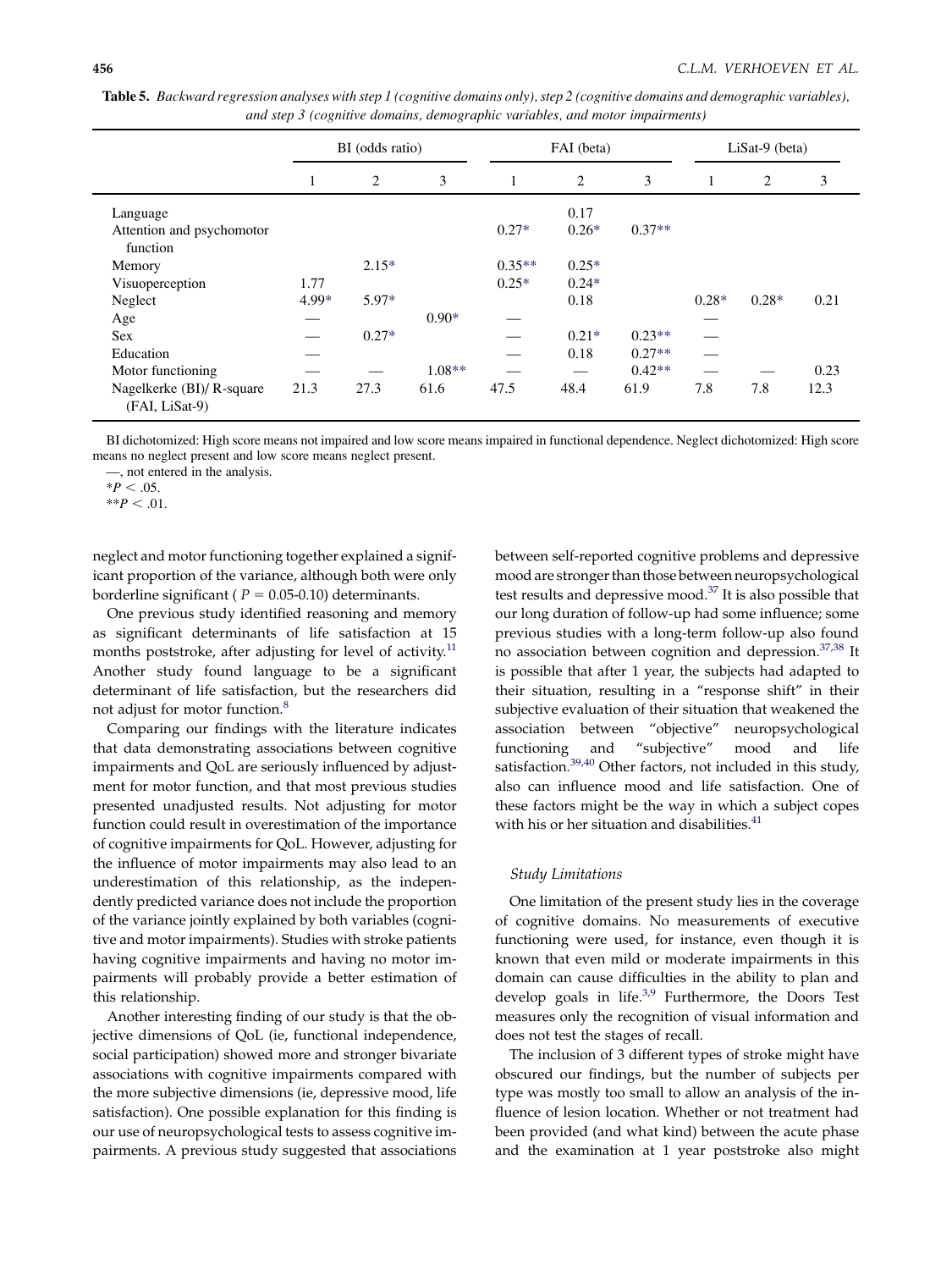<span id="page-8-0"></span>have a moderating effect on the outcome measures, which we did not assess.

The final limitation relates to the question of whether or not our results can be generalized. The number of patients who declined to participate on admission to the stroke unit is unknown, and this group might have differed from the subjects who participated in the study.

## Conclusion

Our data indicate that cognitive impairments were related to all of the following QoL domains at 1 year poststroke: functional independence, social participation, mood, and life satisfaction. However, motor functioning was a stronger determinant of long-term QoL than cognitive functioning. These findings stress the need to consider both motor and cognitive rehabilitation when addressing aspects of QoL in rehabilitation programs.

#### References

- 1. Sturm JW, Donnan GA, Dewey HM, et al. Quality of life after stroke: the North East Melbourne Stroke Incidence Study (NEMESIS). Stroke 2004;35:2340-2345.
- 2. Kwakkel G, Kollen B, Lindeman E. Understanding the pattern of functional recovery after stroke: facts and theories. Restor Neurol Neurosci 2004;22:281-299.
- 3. Haacke C, Althaus A, Spottke A, et al. Long-term outcome after stroke: evaluating health-related quality of life using utility measurements. Stroke 2006;37:193-198.
- 4. Hochstenbach J, Anderson P, van Limbeek J, et al. Is there a relationship between neuropsychologic variables and quality of life after stroke? Arch Phys Med Rehabil 2001;82:1360-1366.
- 5. Jonkman EJ, de Weerd AW, Vrijens NL. Quality of life after a first ischemic stroke: long-term developments and correlations with changes in neurological deficit, mood, and cognitive impairment. Acta Neurol Scand 1998;98:169-175.
- 6. Kauhanen ML, Korpelainen JT, Hiltunen P, et al. Poststroke depression correlates with cognitive impairments and neurological deficits. Stroke 1999;30:1875-1880.
- 7. Kwa VI, Limburg M, de Haan RJ. The role of cognitive impairment in the quality of life after ischaemic stroke. J Neurol 1996;243:599-604.
- 8. Larson EB, Kirschner K, Bode RK, et al. Brief cognitive assessment and prediction of functional outcome in stroke. Top Stroke Rehabil 2003;9:10-21.
- 9. Nys GM, van Zandvoort MJ, de Kort PL, et al. The prognostic value of domain-specific cognitive abilities in acute first-ever stroke. Neurology 2005;64:821-827.
- 10. Tatemichi TK, Desmond DW, Stern Y, et al. Cognitive impairment after stroke: frequency, patterns, and relationship to functional abilities. J Neurol Neurosurg Psychiatry 1994;57:202-207.
- 11. Visser-Keizer AC. The impact of emotional and cognitive changes after stroke: a longitudinal community-based study [dissertation]. Groningen, The Netherlands: University Library Groningen, 2004.
- 12. van Zandvoort MJ, Kessels RP, Nys GM, et al. Early neuropsychological evaluation in patients with ischemic stroke provides valid information. Clin Neurol Neurosurg 2005; 107:385-392.
- 13. Leentjes AF, Aben I, Lodder J, et al. General and diseasespecific risk factors for depression after ischemic stroke: a two-step Cox regression analysis. Int Psychogeriatr 2006;29:1-9.
- 14. Novack TA, Haban G, Graham K, et al. Prediction of rehabilitation outcome from psychological screening. Arch Phys Med Rehabil 1987;68:729-734.
- 15. Post M, Noreau L. Quality of life after spinal cord injury. J Neurol Phys Ther 2005;29:139-146.
- 16. Hackett ML, Anderson CS. Predictors of depression after stroke: a systematic review of observational studies. Stroke 2005;31:2296-2301.
- 17. Nys GM, van Zandvoort MJ, van der Worp HB, et al. Early cognitive impairment predicts long-term depressive symptoms and quality of life after stroke. J Neurol Sci 2006;247:149-156.
- 18. Collin C, Wade DT, Davies S, et al. The Barthel ADL Index: a reliability study. Int Disabil Stud 1988;10:61-63.
- 19. Schiemanck SK, Post MW, Kwakkel G, et al. Ischemic lesion volume correlates with long-term functional outcome and quality of life of middle cerebral artery stroke survivors. Restor Neurol Neurosci 2005;23:257-263.
- 20. Collen FM, Wade DT, Bradshaw CM. Mobility after stroke: reliability of measures of impairments and disability. Int Disabil Stud 1990;12:6-9.
- 21. Holbrook M, Skilbeck CE. An activities index for use with stroke patients. Age Ageing 1983;12:166-170.
- 22. Radloff LS. The CES-D Scale: a self-report depression scale for research in the general population. Appl Psychol Measure 1977;1:385-401.
- 23. Shinar D, Gross CR, Price TR, et al. Screening for depression in stroke patients: the reliability and validity of the Center for Epidemiologic Studies Depression Scale. Stroke 1986; 17:241-245.
- 24. Parikh RM, Eden DT, Price TR, et al. The sensitivity and specificity of the Center for Epidemiologic Studies Depression Scale in screening for post-stroke depression. Int J Psychiatry Med 1988;18:169-181.
- 25. Fugl-Meyer AR, Bränholm IB, Fugl-Meyer KS. Happiness and domain-specific satisfaction in adult northern Swedes. Clin Rehabil Med 1991;36:4-11.
- 26. De Renzi E, Vignolo LA. The Token test: a sensitive test to detect receptive disturbances in aphasics. Brain 1962; 85:665-678.
- 27. Kaplan EF, Goodglass H, Weintraub S. The Boston Naming Test. 2nd ed. Philadelphia: Lea & Febiger, 1983.
- 28. Corrigan JD, Hinkeldey NS. Relationships between parts A and B of the Trail-Making Test. J Clin Psychol 1987; 43:402-408.
- 29. Rey A. L'Examen Clinique en Psychologie. Paris: Presses Universitaires de France, 1964.
- 30. Baddeley AD, Emslie H, Nimmo-Smith I. The Doors and People: ATest of Visual and Verbal Recall and Recognition. Bury St Edmunds, UK: Thames Valley Test Company, 1994.
- 31. Benton AL, HamsherdeS K, Varney NS, et al. Contributions to Neuropsychological Assessment: A Clinical Manual. New York: Oxford University Press, 1983.
- 32. van Heugten CM, Huygelen K, van der Sande P. Cognitieve screening bij CVA-patiënten in de revalidatie: normgegevens voor de klinische praktijk. Tijdschrift voor Gerontol Geriatr 2004;25:196-202.
- 33. Granger CV, Dewis LS, Peters NC, et al. Stroke rehabilitation: analysis of repeated Barthel Index measures. Arch Phys Med Rehabil 1979;60:14-17.
- 34. Heesbeen IME, van Loon-Vervoorn WA. Boston Benoemingstest: uitbreiding van de Nederlandse normen, gecorrigeerd voor opleiding en leeftijd. In: Heesbeen IME, ed.